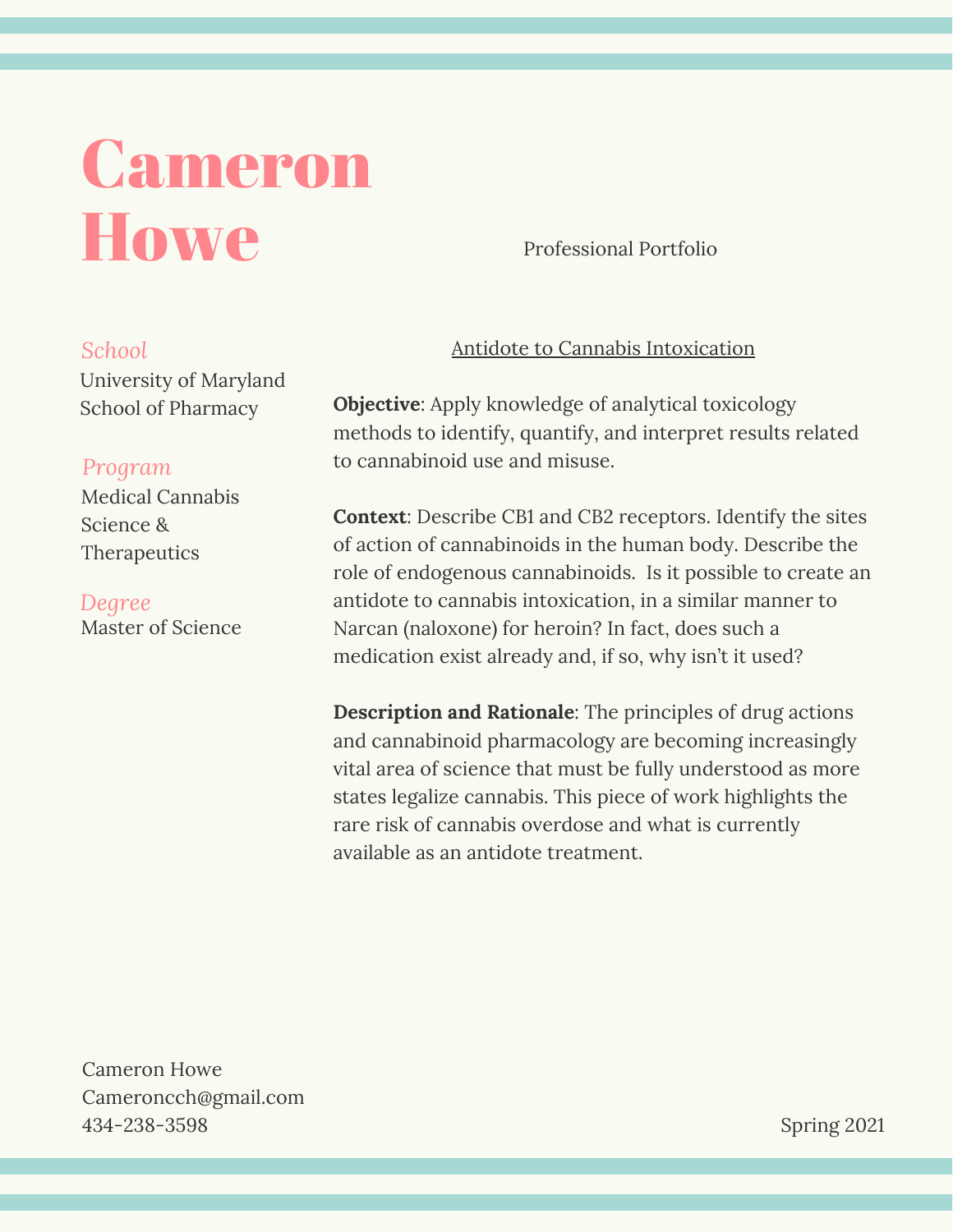Cameron Howe MCST 602 Assignment 3.1: Antidote to Cannabis Intoxication November 6, 2019

The human body works in incredible ways. For instance, the human body has endocannabinoids that impact our ability to relax, sleep, eat, and thrive.<sup>2</sup> The endogenous cannabinoids that are naturally in our body interact with exogenous ligands and that interaction has the potential ability to activate the reward system part of our body.<sup>1</sup> When tetrahydrocannabinol, otherwise known as THC, enters the body it is doing so as an exogenous cannabinoid and it activates the CB1 and CB2 receptors in the body. <sup>1</sup> CB1 is predominantly in the brain and central nervous system (CNS).<sup>1</sup> CB1 is responsible for the neuroactive effects of cannabis and the "high" feeling.<sup>1</sup> CB2 is found outside of the brain and CNS, such as in immune cells and skin.<sup>1</sup> CB2 is a significant contributor to the immune system of the body.<sup>1</sup>

When medical cannabis enters the body and activates the CB1 and CB2 receptors it can have a variety of effects depending on the combination of cannabinoids in the strain of cannabis, the amount of THC, and the method of which it is administered.<sup>2,1</sup> There are times when some people might experience unpleasant side effects, such as anxiety, extreme confusion, paranoia, fast heart rate, increased blood pressure, and other symptoms that could result in "unintentional injury, such as a motor vehicle crash, fall, or poisoning." <sup>3</sup> However unpleasant the side effects are, humans are unlikely to die as the sole result of cannabis overdose.<sup>3</sup>

Despite that it is unlikely to die from an overdose, there are still unwanted side effects that may occur in some patients, prompting scientists and medical providers to inquire about an antidote to cannabis. For instance, the drug narcan works as an antagonist to block or inactivate the specific receptors of a person who has overdosed on opioids.<sup>4</sup> Finding the antidote of cannabis the way narcan prevents an opioid overdose would be beneficial as cannabis becomes more common in medical practice. The closest thing to a cannabis antidote is Rimonabant.<sup>5</sup> The drug Rimonabant that was designed to be an anti-obesity drug is an antagonist for the cannabinoid receptor CB1.<sup>5</sup> Since THC activates the CB1 and CB2 receptors, Rimonabant may be used as a medical cannabis antidote. 5

However, the side effects of Rimonabant make it an unlikely long-term solution as a cannabis antidote. <sup>5</sup> Side effects include, but are not limited to, insomnia, nausea, vomiting, diarrhea, fatigue and negative changes in mental health status. <sup>5</sup> Specifically, Rimonabant may increase suicidal ideation, depression, anxiety, and other symptoms associated with psychiatric disorders. <sup>5</sup> Due to the concerns for the increased risk of depression and suicidal thinking the United States has rejected the proposal to approve Rimonabant for medical use.<sup>5</sup> Currently, Rimonabant is the only known CB1 receptor blocker on the market.<sup>5</sup> It is currently available in 38 counties, but remains illegal in the US. $5$